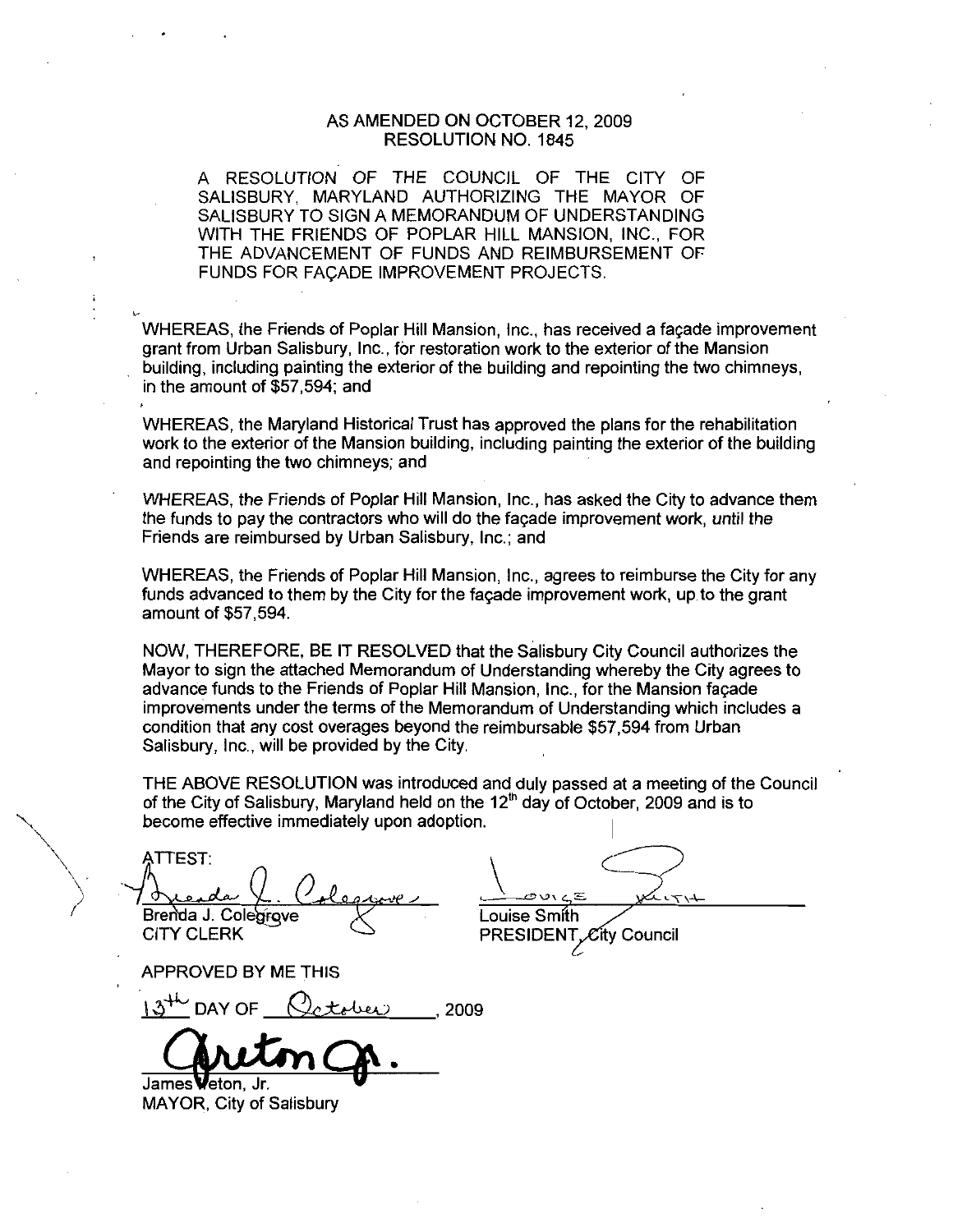### AS AMENDED ON OCTOBER 12, 2009 MEMORANDUM OF UNDERSTANDING

Poplaz Hill Mansion Fagade Improvement Project

by and between

City of Salisbury and Friends of Poplar Hill Mansion, Inc.

THIS MEMORANDUM OF UNDERSTANDING, executed in duplicate, made effective this  $27^{4}$  day of October, 2009 by and between the City of Salisbury, a political subdivision of the State of Maryland, hereinafter called the "CITY", and the Friends of Poplar Hill Mansion, Inc., hereinafter called the "FRIENDS".

WHEREAS, Poplar Hill Mansion ("MANSION"), located at 117 Elizabeth Street, Salisbury, Maryland, is a property owned by the CITY; and

WHEREAS, the FRIENDS is a non-profit corporation, with its principal purpose to aid in the preservation, restoration and furnishing of the MANSION, a public property located in Salisbury, Maryland, listed on the National Register of Historic Places; and

WHEREAS, the Board of Directors of the FRIENDS is responsible to the CITY for supervising the operation and maintenance of the MANSION; and

WHEREAS, the Maryland Historical Trust (MHT), a division of the Maryland Department of Planning, holds an easement on the MANSION property; and

WHEREAS it has been determined that the MANSION chimneys are deteriorating and the exterior of the MANSION needs to be repainted; and

WHEREAS, the FRIENDS has received a façade improvement grant from Urban Salisbury, Inc. ("Urban Salisbury") for restoration work to the exterior of the MANSION, including painting of the exterior of the building and repointing the two chimneys ("FACADE" **IMPROVEMENTS"**) in the amount of \$57,594; and

WHEREAS, the Maryland Historical Trust has approved the plans for the FACADE IMPROVEMENTS to the MANSION submitted to Urban Salisbury; and

WHEREAS, the FRIENDS has requested that the CITY advance them the funds to pay the contractors who will complete the FACADE IMPROVEMENTS, up to the grant amount of \$57,594; and

WHEREAS, the FRIENDS agrees to reimburse the CITY for any funds advanced to them by the City for the FACADE IMPROVEMENTS, up to the grant amount of \$57,594; and

WHEREAS, the FRIENDS and the CITY agree that the FACADE IMPROVEMENTS will benefit both parties of this MEMORANDUM OF UNDERSTANDING and will promote the heritage, education and culture of the citizens of the State and the CITY.

 $\mathbf{1}$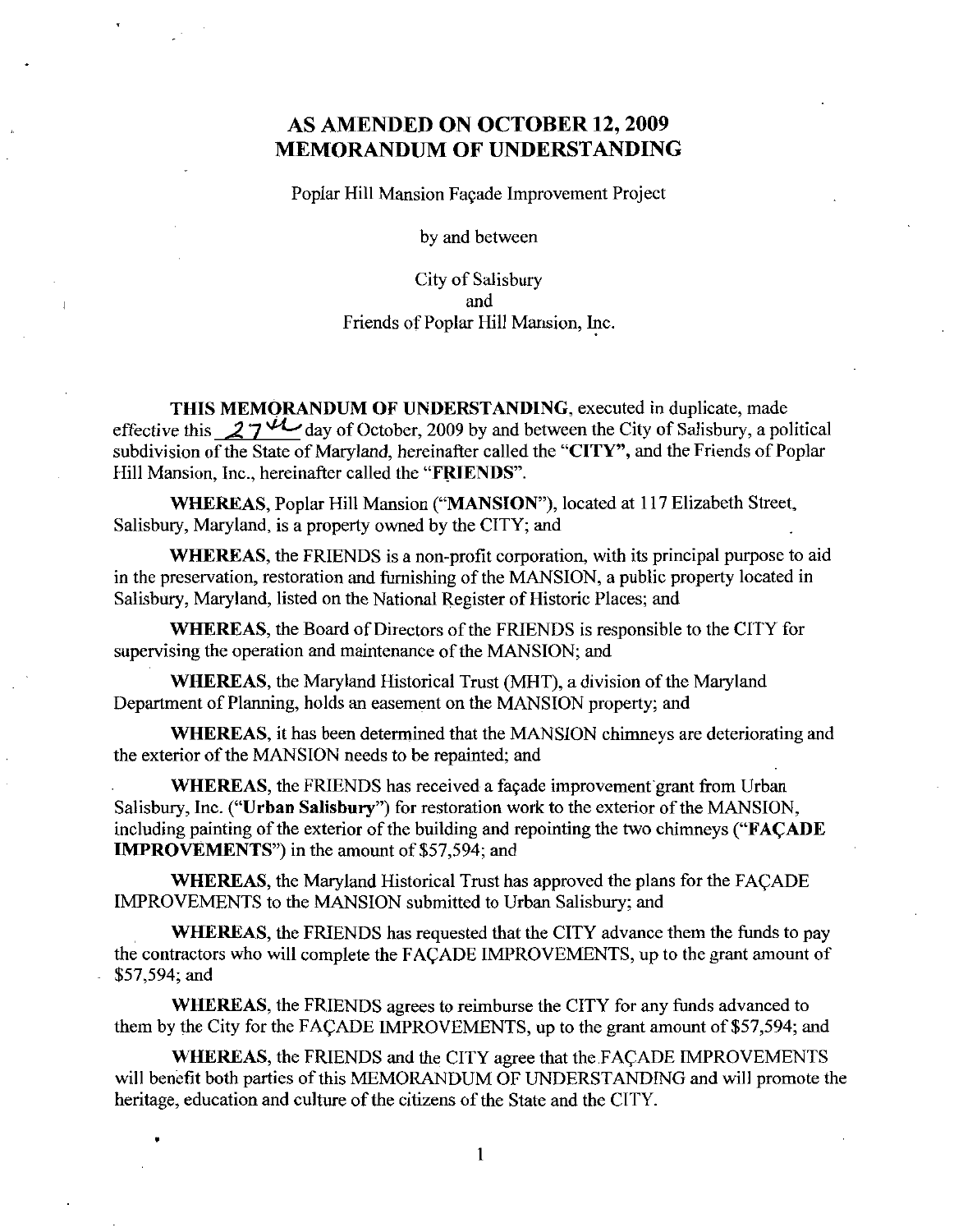#### NOW, THEREFORE, THIS MEMORANDUM OF UNDERSTANDING

WITNESSETH: that for and in consideration of the mutual promises contained herein, and other good and valuable considerations, the receipt and adequacy whereof is hereby acknowledged, be it understood that the FRIENDS and the CITY do hereby agree as follows:

#### I. DESCRIPTION OF PROJECT

- A. The FACADE IMPROVEMENTS-EXTERIOR PAINTING PROJECT shall consist of the replacement of damaged siding; clean, prime and paint the siding. window sashes and trim; hand brush, prime and paint the brick foundation surface; and clean, sand, prime and paint all floor surfaces of porches and steps. Shutters will be cleaned, repaired, primed and painted.
- B. The FACADE IMPROVEMENTS-CHIMNEY PROJECT shall consist of the repair and repointing of both chimneys, using MHT-approved mortar mix.
- C. CITY Responsibility
	- 1. The CITY shall advance funds to the FRIENDS so that they can make payments to the contractors in accordance with agreed upon payment schedules
	- 2. The CITY shall provide inspection services during the course of the contracts
- D. FRIENDS Responsibility
	- 1. The FRIENDS shall make the grounds of the MANSION available to the contractors
	- 2. The FRIENDS shall supervise the contractors.
	- 3 The FRIENDS shall make payments to the contractors in accordance with agreed upon payment schedules
	- 4 The FRIENDS shall furnish the CITY with documentation of costs and proof of payment to contractor
	- 5. The FRIENDS shall reimburse the CITY within thirty (30) days of receipt of grant funds.
	- 6. The FRIENDS, working cooperatively with City staff, shall ensure the contractors meet City specifications as outlined in the "City of Salisbury" Construction and Material Specifications - General Conditions", to the extent that they do not conflict with MHT standards

#### II. GENERAL

A. The CITY shall require the construction contractors for the FACADE IMPROVEMENTS to include the CITY as an additional named insured on all certificates of insurance, if possible.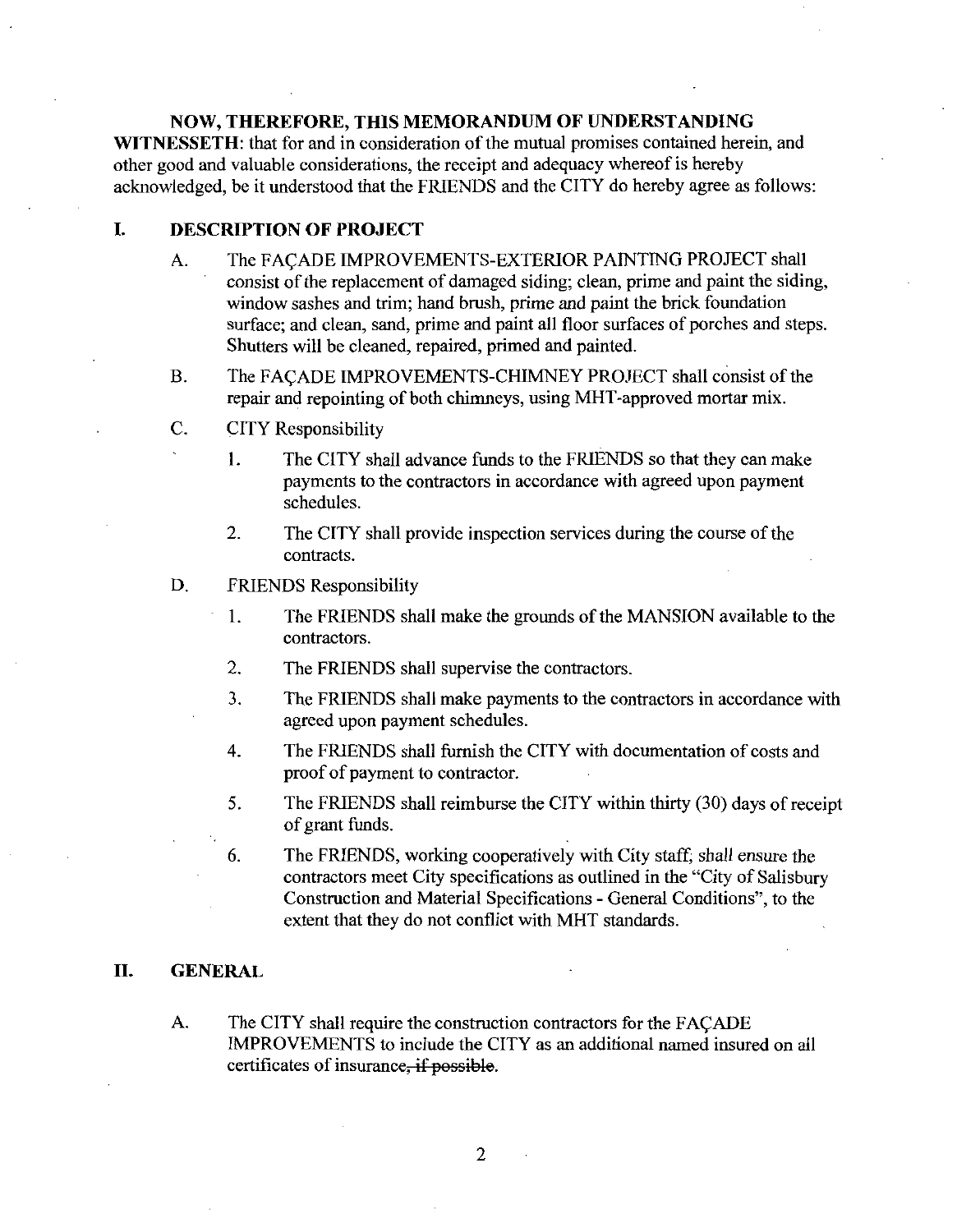- B. To the extent that Urban Salisbury fails to honor the FRIENDS' request for payment, the CITY shall hold the FRIENDS harmless for not repaying CITY funds advanced to the FRIENDS The CITY and the FRIENDS will work cooperatively to secure payment of the outstanding amounts.
- C. This MOU shall inure to and be binding upon the parties hereto, their agents, successors and assigns
- D. This MOU and the rights and liabilities of the parties hereto shall be determined in accordance with Maryland law and in Maryland courts
- E. The recitals (WHEREAS clauses) at the beginning of this MOU are incorporated herein as part of this MOU
- F. All documentation, if to the CITY, shall be addressed to:

The Honorable James Ireton, Jr., Mayor City of Salisbury 125 N. Division St., Rm 304 125 N. Division St., R<br>Salisbury, MD 21801<br>Phone: 410-548-3100<br>Free 410-548-3100 Phone:  $410-548-3100$ <br>Fax:  $410-548-3102$ <br>E-mail: jireton@ci.salisbury.md.us The Honorable James Ireton, Jr., Ma<br>City of Salisbury<br>125 N. Division St., Rm 304<br>Salisbury, MD 21801<br>Phone: 410-548-3100<br>Fax: 410-548-3102<br>E-mail: jireton@ci.salisbury.md.us<br>: FRIENDS:

If to the FRIENDS:

Mrs. Carol Smith Chair, Board of Directors Friends of Poplar Hill Mansion 117 Elizabeth Street 117 Elizabeth Street<br>Salisbury, MD 21801<br>Phone: 410-749-1776 Phone: 410-749-1776<br>E-mail: dorothy carol smith@msn.com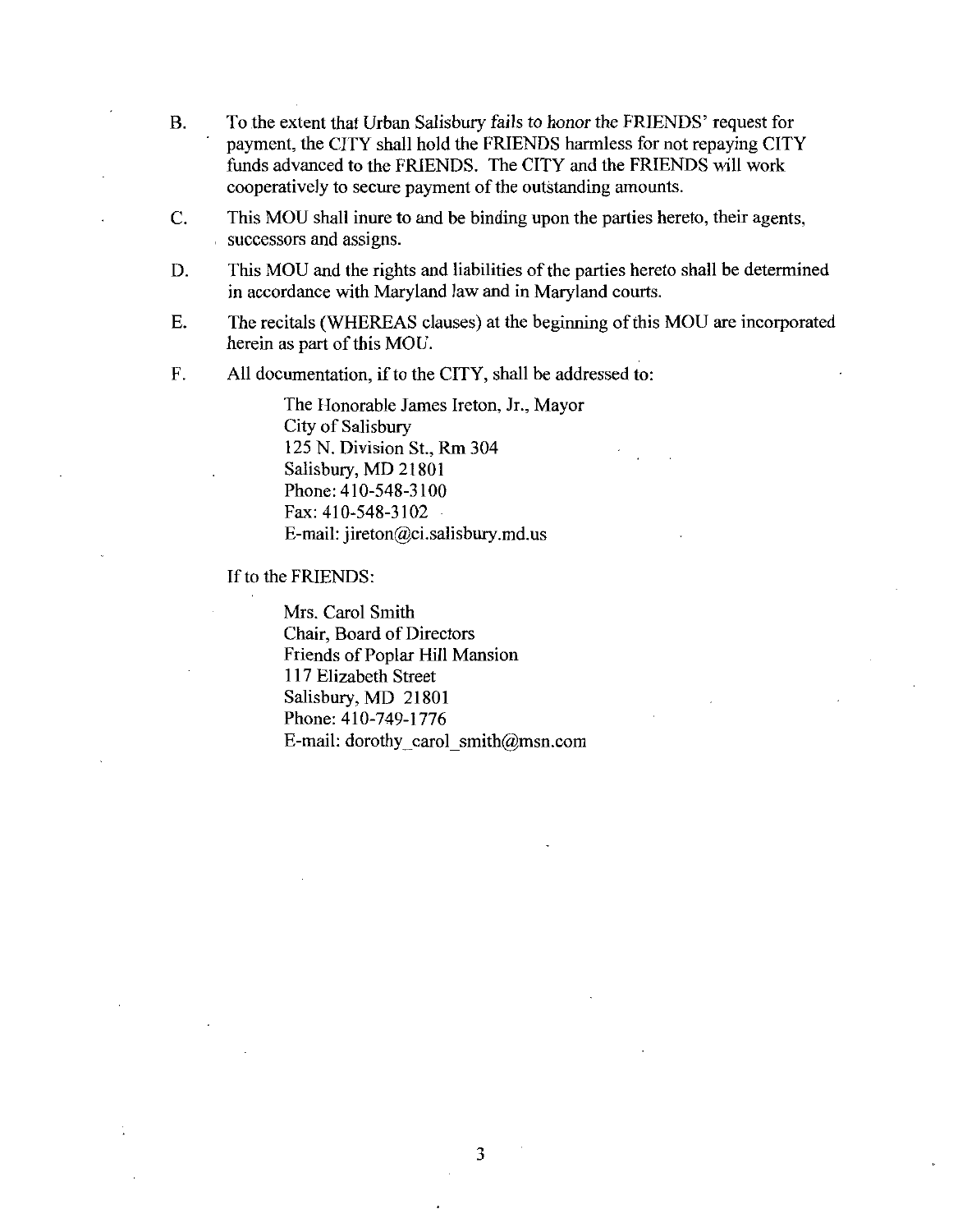IN WITNESS WHEREOF, the parties hereto have caused this Memorandum of Understanding to be executed by their proper and duly authorized officers on the day and year first above written

WITNESS

#### FRIENDS OF POPLAR HILL MANSION, INC.

a Boobar

**WITNESS** 

 $\n By: \n *Chol* of *Chol* of *Stab* (SEAL) \n *Carol Smith* \n *Date* \n *Chol* of *Stab*$ 

Carol Smith Chair Board of Directors

 $\frac{1}{\text{Date}}$  (SEAL)<br> $\frac{1}{\sqrt{2}}$   $\frac{1}{\sqrt{2}}$ 

#### CITY OF SALISBURY, MARYLAND

WITNESS

 $BY: \bigcup \mathcal{Y} \cup \mathcal{I} \circ \cap \big( \mathcal{Y} \cup \ldots \right)$  (SEAL) James [teton, Jr. Tate James Vieton Gr. (SEAL)<br>James Vieton, Jr. Date 10/27/09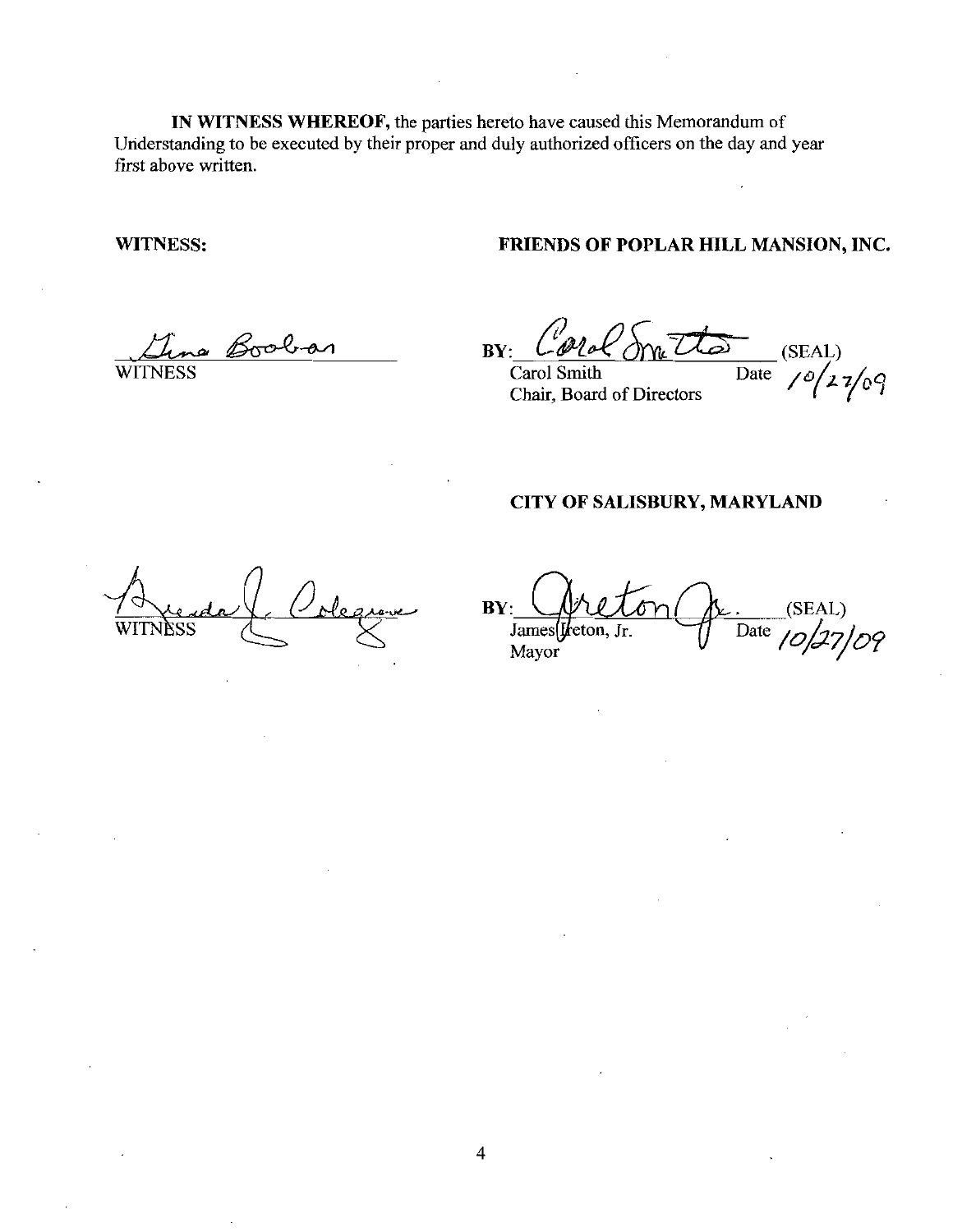INTER

# OFFICE MEMC

## Office of the Mayor

**To:** City Council<br>**From:** John R. Pick John R. Picl Subject: Memorandum of Understanding – Friends of Poplar Hill Mansion Date: October 6, 2009

Attached is a copy of a proposed Memorandum of Understanding between the City and the Friends of Poplar Hill Mansion that provides for the City to temporarily loan the Friends sufficient funds to make payments to contractors performing work at the Mansion on two grant funded projects. The City will be reimbursed as soonas the grant funds are released to the Friends upon completion

The City and the Friends have been advised that these projects - exterior painting and chimney repair have been approved for 100% grant funding (see attached letter). The Friends have received proposals for this work and they are ready to begin the painting project immediately. Due to weather conditions, as we approach winter, the chimney repair project will be postponed until the spring. This is a reimbursable grant. The Friends have asked the City if we could loan them the money needed to make payments to the<br>contractors because they don't have sufficient funds that are readily available to make these payments in payments to contractors performing work at the Mansion on two grant funded projects. The City will be reimbursed as soon as the grant funds are released to the Friends upon completion<br>The City and the Friends have been adv anticipation of reimbursement.

The attached Memorandum of Understanding has been revised to reflect comments made at the October 5, 2009 Council work session

If you have any questions, please let me know.

cc: Mayor Ireton Pam Oland Gina Boobar Brenda Colegrove